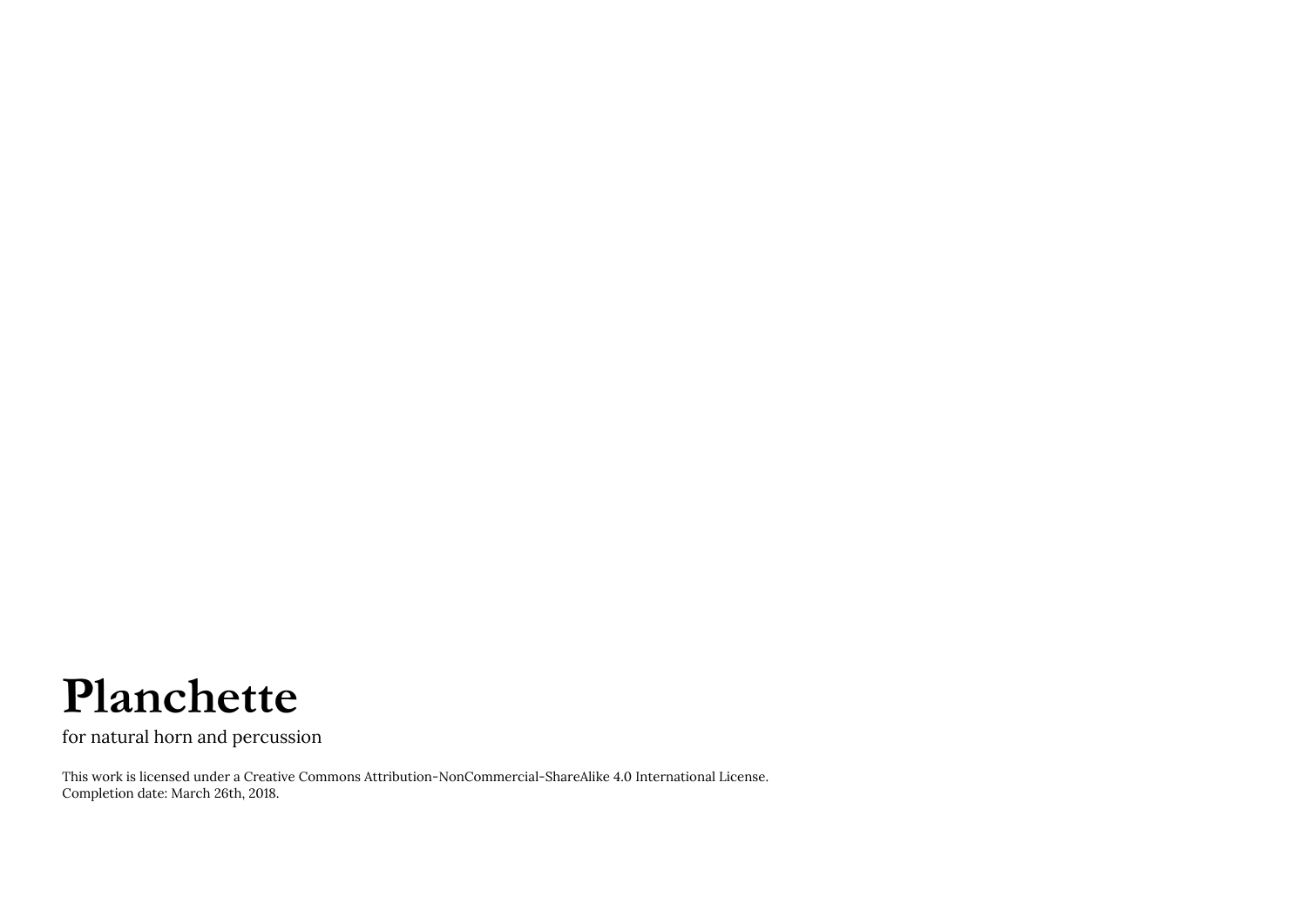Natural horn: ornaments should be executed with greater rhythmic freedom when there is no percussion present. Vibrato lines indicate slight variations in tone and/or pitch obtained by hand-stopping.

Percussion: a quiet, unassuming sound light on the bass is required. Produce a uniform quiet sonority with readily discernible attacks to accompany the melodic line and illuminate the changes in tempo. Using claves is a good starting point, but it is also possible to use other quiet instruments. A drum machine would be an interesting choice, as long as the tempo can be controlled manually during the performance.

Two versions of the piece are provided. In the second both performers are required to improvise. Natural horn improvisations are to be contained between the double bar lines, but they may extend slightly into the measure immediately following the improvisation. They are all based on measures they follow. Percussion improvisation is limited to just a few attacks. A single sound (different from the one used for most of the time) may punctuate one of the horn improvisations. The same sound may be used, or others, in the final measures of the piece, as well as in the section marked "Percussion improvisation." These sounds need not have pronounced attacks or be contained within any duration – possible options include a soft gong vibration and/or a subtle electronic bass slowly fading out.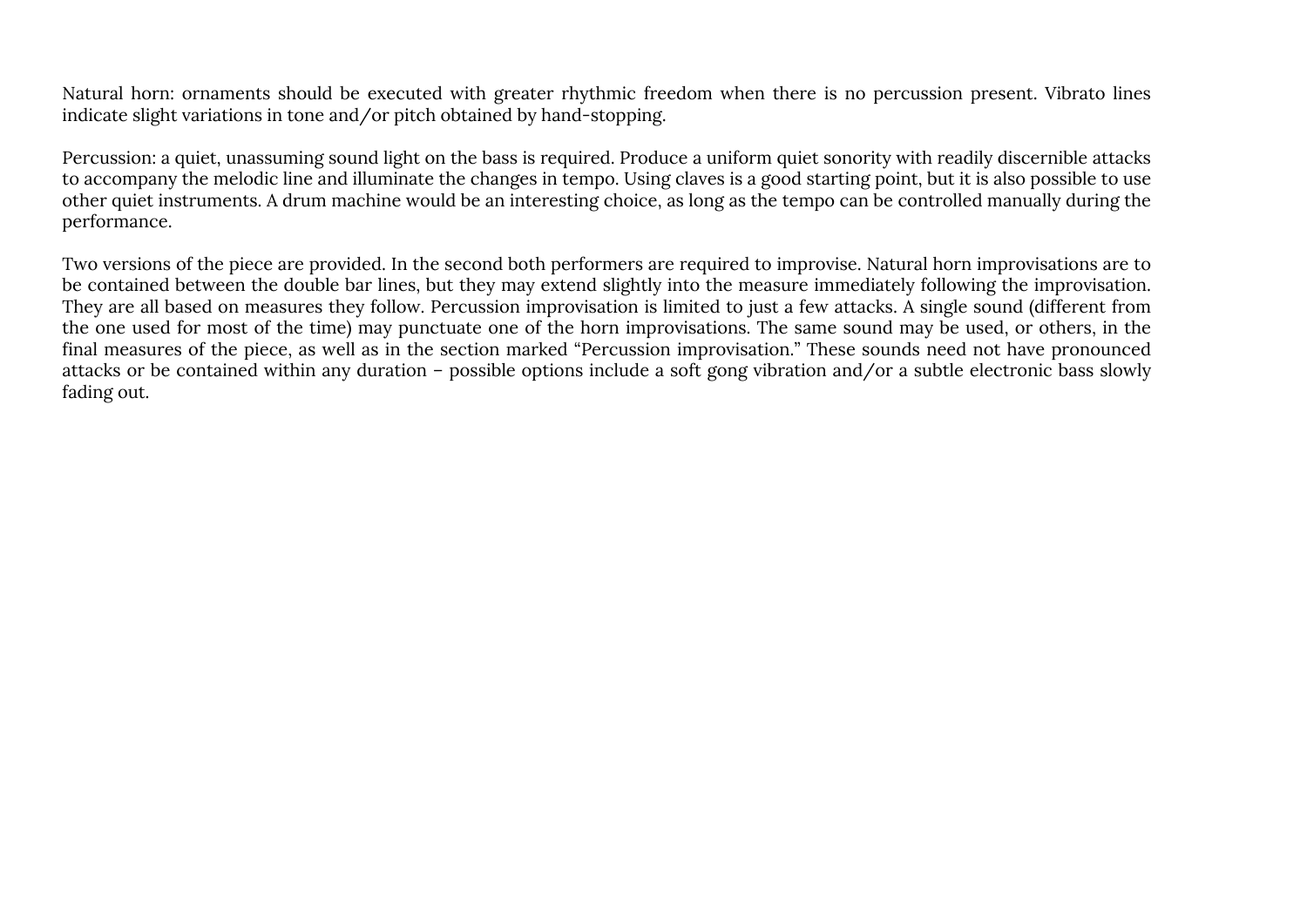





## Planchette







(version without improvisation)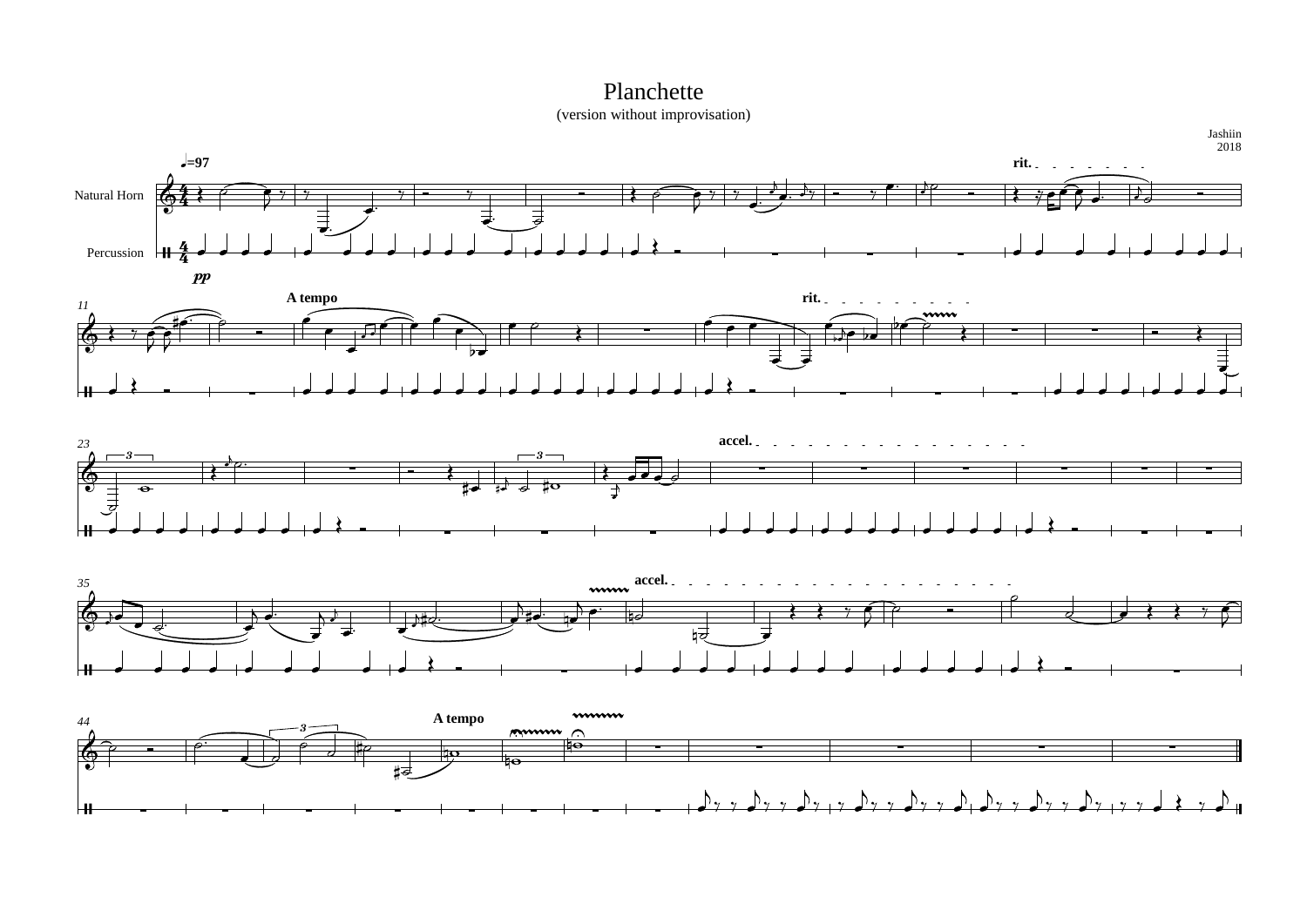



(version with improvisation)



## Planchette

Jashiin 2018